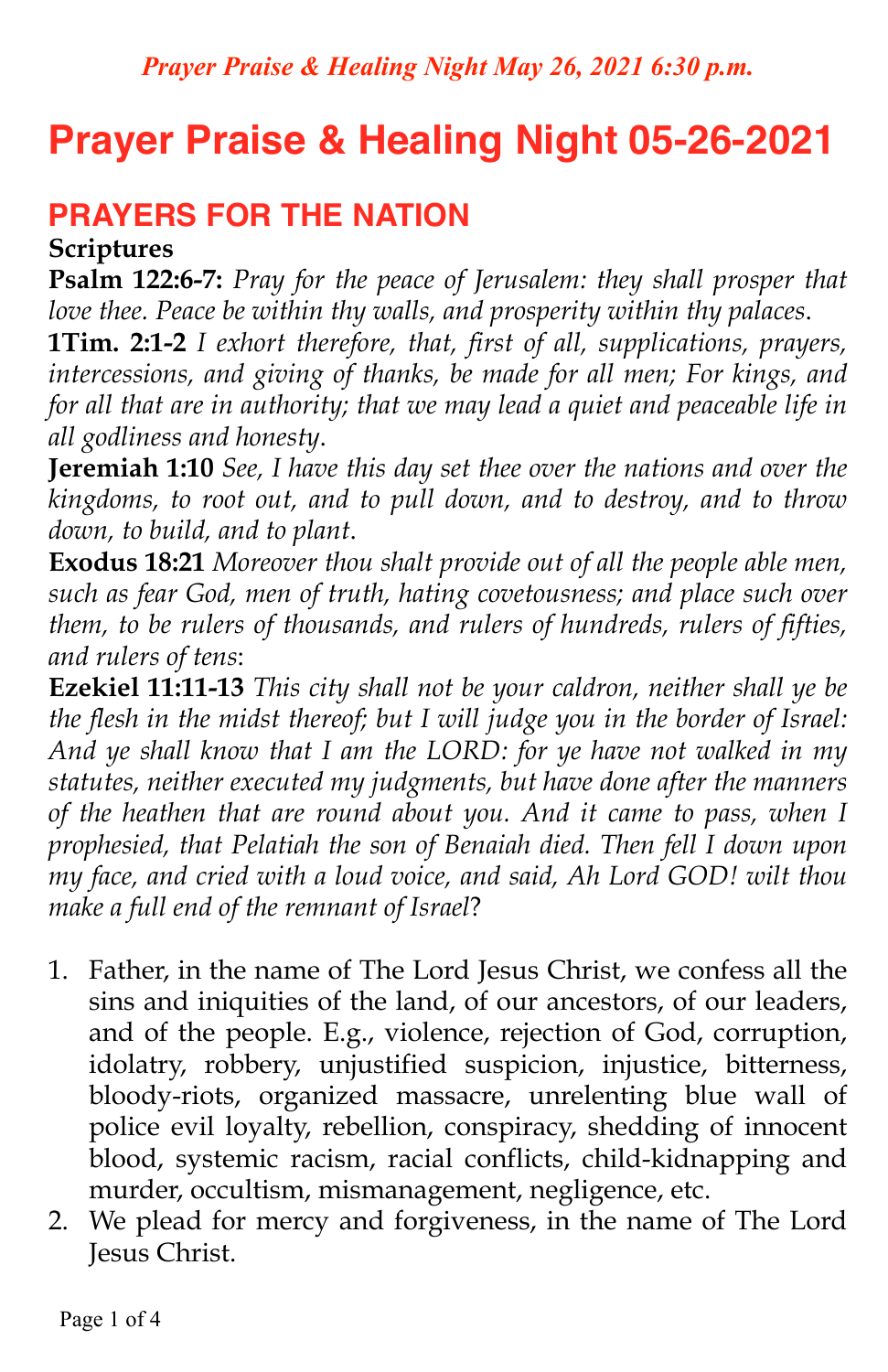- 3. O Lord, remember our land and redeem us from destruction, in the name of The Lord Jesus Christ.
- 4. We throw down abominable and polluted altars of witchcraft ruling over this nation, in the name of The Lord Jesus Christ.
- 5. Every congregation of evil darkness, gathered to disgrace the United States of America, be exposed, disgraced, and destroyed in the name of The Lord Jesus Christ.
- 6. Let all forces of darkness, hindering the move of God in this nation, be rendered impotent, in the name of The Lord Jesus Christ.
- 7. We close every satanic gate in every city of this country, in the name of The Lord Jesus Christ.
- 8. We bind, every blood-drinking demon in this country, and loose Your Angels of Protection, in the name of The Lord Jesus Christ.
- 9. Let the Prince of Peace, reign in every department of this nation, in the name of The Lord Jesus Christ.
- 10. O Lord, give us leaders who will see their roles as a calling from God, instead of an opportunity to amass wealth, in the name of The Lord Jesus Christ.
- 11. Let the power of salvation come upon The United States of America, in the name of The Lord Jesus Christ.
- 12. Let this nation experience the awesome presence of God in His fulness, in the name of The Lord Jesus Christ.
- 13. Let every agent of the devil in The United States of America be disgraced, in the name of The Lord Jesus Christ.
- 14. O God, bless the United States of America abundantly, in the name of The Lord Jesus Christ.
- 15. Prince of Peace, reign in the United States of America, in the name of The Lord Jesus Christ.
- 16. Peace, unity and stability, come upon us as a nation, in the name of The Lord Jesus Christ.
- 17. We bind the spirit of economic disruption in this Country, in the name of The Lord Jesus Christ.
- 18. All wasters of American resources, be scattered into confusion, in the name of The Lord Jesus Christ.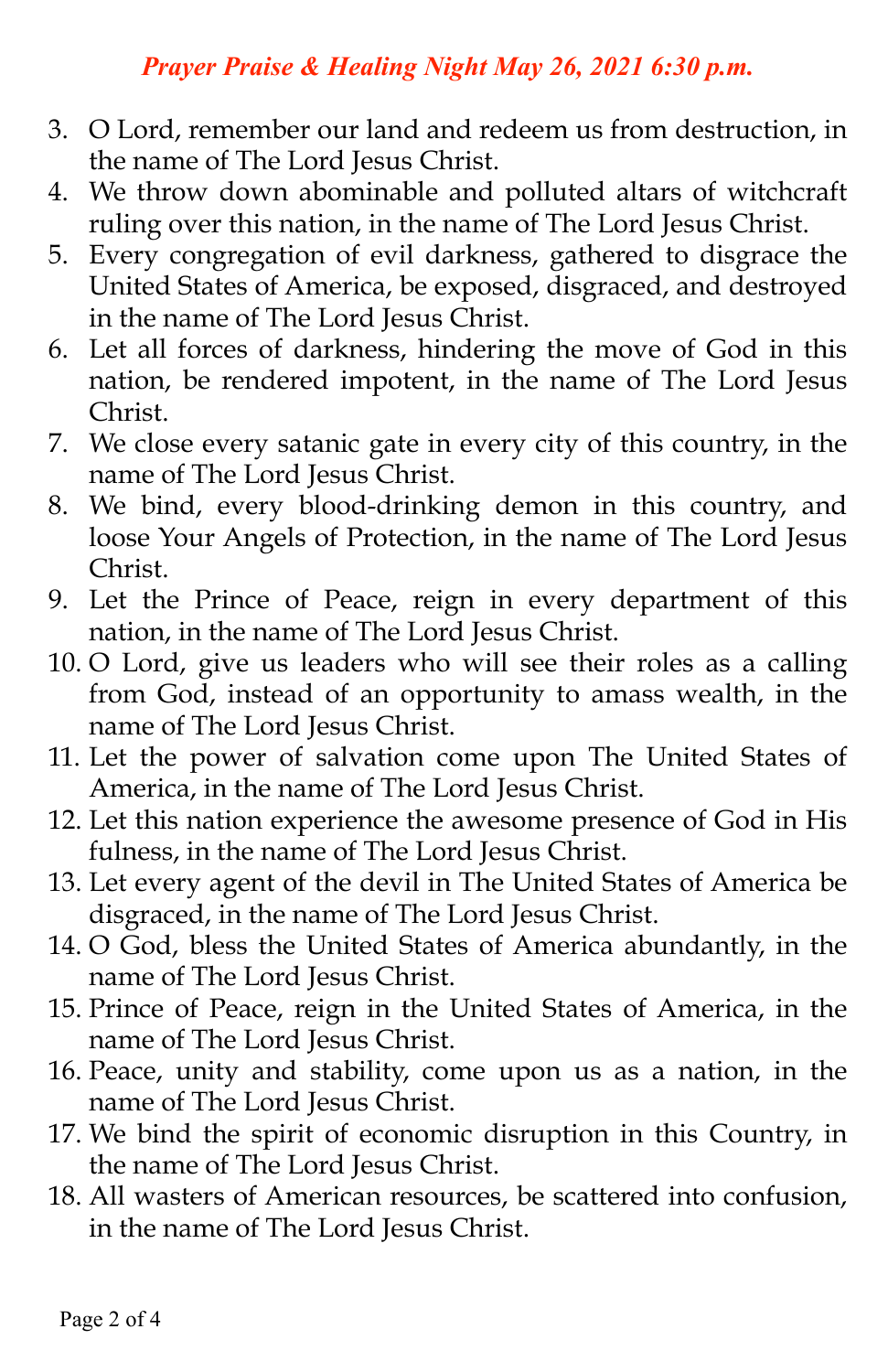- 19. We dismantle, the stronghold of poverty in this nation, in the name of The Lord Jesus Christ.
- 20. O Lord, install Your agenda for this nation.
- 21. Oh stretched out arm of God, arise, break and destroy every yoke of marine powers contending with the United States of America, in the name of The Lord Jesus Christ.
- 22. Every power supervising assassinations and political corruption in the United States of America, your time is up, die, in the name of The Lord Jesus Christ.
- 23. Every plot to disrupt the United States of America democratic voting system be exposed, disgraced, and brought to nothing in the name of The Lord Jesus Christ.
- 24. Every plan to keep Americans and America in perpetual systemic racism, scatter unto desolation, in the name of The Lord Jesus Christ.
- 25. Let the habitations or houses of the enemies of America, both foreign and domestic become desolate and let none dwell in their tents, in the name of The Lord Jesus Christ. (Psalm 69:25)

## **PRAYERS FOR FAMILY**

- 1. Every ancestral vulture, assigned to feed on the destiny of my family, be scattered into destruction, in the name of The Lord Jesus Christ.
- 2. Oh heavens, change the story of my family to glory, in the name of The Lord Jesus Christ.
- 3. Let them be confounded and consumed that are adversaries of my family, in the name of The Lord Jesus Christ. (Psalm 71:13)
- 4. You power that troubled the Egyptians, trouble the enemies of my family, in the name of The Lord Jesus Christ.
- 5. Oh gates of brass and bars of iron working against my family, be broken and destroyed, in the name of The Lord Jesus Christ.
- 6. Let the days of the enemies of my family be cut off, and let a friend take his office, in the name of The Lord Jesus Christ.